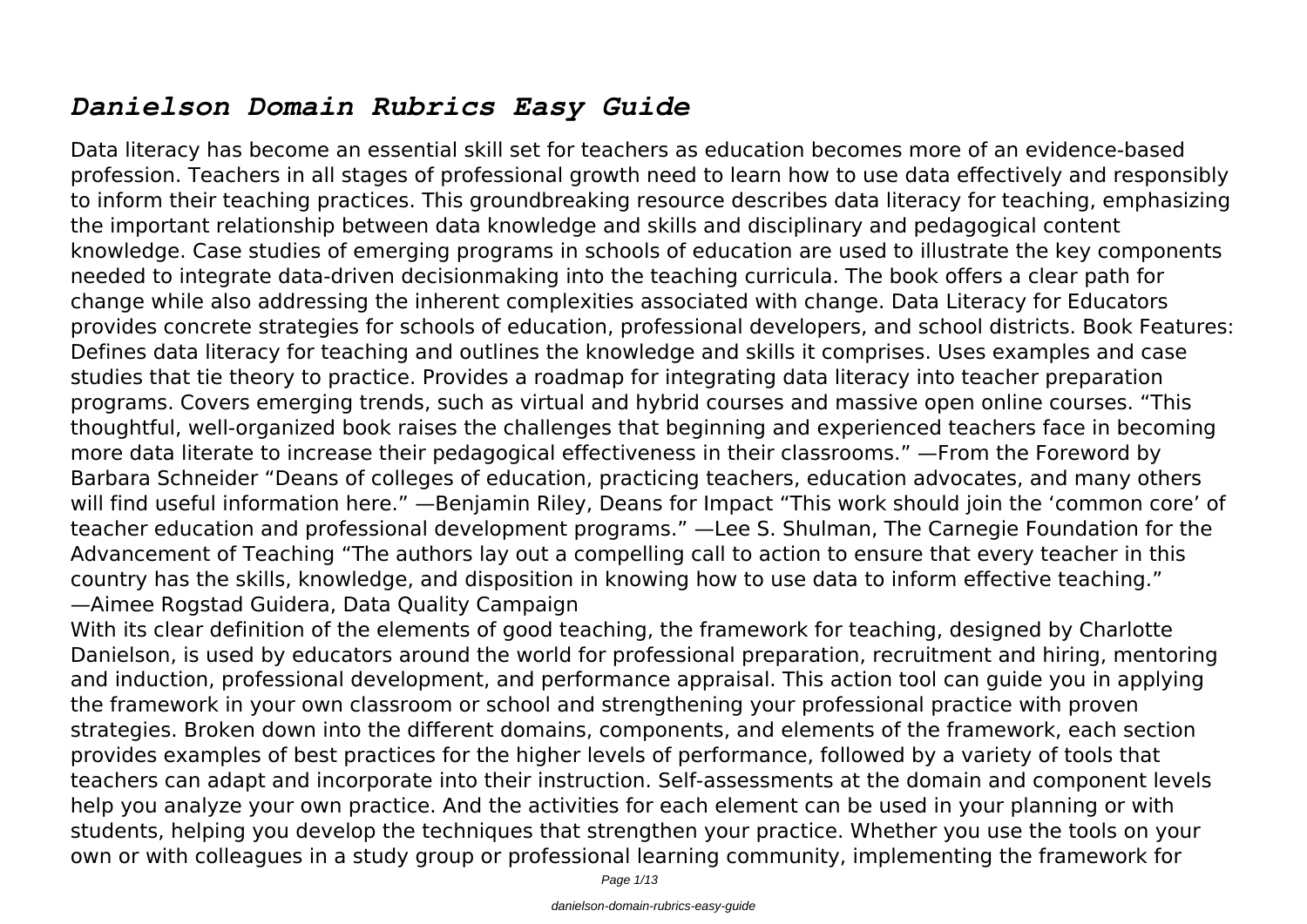teaching can help you become a better teacher. Charlotte Danielson is also founder of the Danielson Group. A comprehensive guide to Russian architecture, this volume is designed for students and other readers wishing to gain an understanding of the subject.

The framework for teaching document is an evolving instrument, but the core concepts and architecture (domains, components, and elements) have remained the same.Major concepts of the Common Core State Standards are included. For example, deep conceptual understanding, the importance of student intellectual engagement, and the precise use of language have always been at the foundation of the Framework for Teaching, but are more clearly articulated in this edition.The language has been tightened to increase ease of use and accuracy in assessment.Many of the enhancements to the Framework are located in the possible examples, rather than in the rubric language or critical attributes for each level of performance.

Get Better Faster

Leverage Leadership

The Art and Science of Teaching

The Framework for Teaching Evaluation Instrument, 2013 Edition

Theory, Research, and Practice

Writing, Grade 6

Rethinking Teacher Supervision and Evaluation

*For years, Kim Marshall and Jenn David-Lang have been considered "designated readers," curating ideas and research for busy frontline educators. Kim's weekly Marshall Memo summarizes the best articles from more than sixty magazines and journals.*

*There has been a remarkable growth of interest in the assessment of student learning and its relation to the process of learning in higher education over the past ten years. This interest has been expressed in various ways – through large scale research projects, international conferences, the development of principles of assessment that supports learning, a growing awareness of the role of feedback as an integral part of the learning process, and the publication of exemplary assessment practices. At the same time, more limited attention has been given to the underlying nature of assessment, to the concerns that arise when assessment is construed as a measurement process, and to the role of judgement in evaluating the quality of students' work. It is now timely to take stock of some of the critical concepts that underpin our understanding of the multifarious relationships between assessment and learning, and to explicate the nature of assessment as judgement. Despite the recent growth in interest noted above, assessment in higher education remains under-conceptualized. This book seeks to make a significant contribution to conceptualizing key aspects of assessment, learning and judgement.*

*Student engagement happens as a result of a teacher's careful planning and execution of specific strategies. This self-*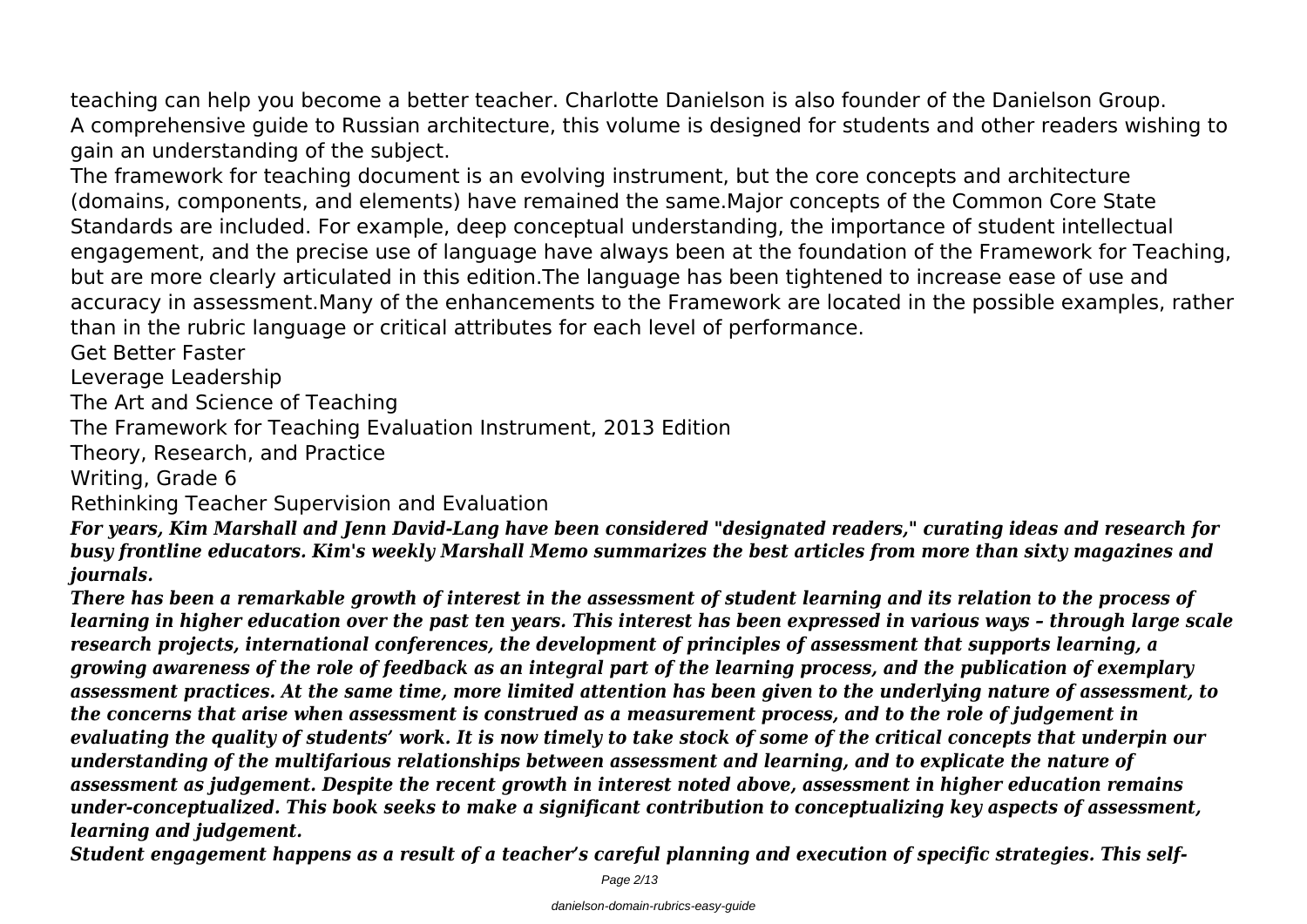*study text provides in-depth understanding of how to generate high levels of student attention and engagement. Using the suggestions in this book, every teacher can create a classroom environment where engagement is the norm, not the exception.*

*Engaging the Online Learner This updated edition includes an innovative framework—the Phases of Engagement—that helps learners become more involved as knowledge generators and cofacilitators of a course. The book also provides specific ideas for tested activities (collected from experienced online instructors across the nation) that can go a long way to improving online learning. Engaging the Online Learner offers the tools and information needed to: Convert classroom activities to an online environment Assess the learning that occurs as a result of collaborative activities Phase in activities that promote engagement among online learners Build peer interaction through peer partnerships and team activities Create authentic activities and implement games and simulations Praise for Engaging the Online Learner "The Phases of Engagement framework provides a road map for creating community at each phase of an online course. This book is an invaluable guide to innovative practices for online learning." –Judith V. Boettcher, coauthor of The Online Teaching Survival Guide "Engagement is the heart of online learning. The authors have developed an encyclopedia of tried-and-true learner engagement activities that are authentic and ready to use." –Donald P. Ely, professor emeritus, instructional design, development and evaluation in the School of Education, Syracuse University What Great Leaders Do!*

*Using the Framework for Teaching in Your School*

*The Best of the Marshall Memo*

*A Practical Guide to Building Exceptional Schools*

*Supporting the Art and Science of Teaching*

## *Implementing the Framework for Teaching in Enhancing Professional Practice*

## *Planning Effective Instruction: Diversity Responsive Methods and Management*

*"Make sure your students follow your instructions." That sounds like a straightforward instruction, but in fact, it's fairly abstract. What does a teacher actually have to do to make sure students are following? Even the leader delivering this direction may not know, and the first-year teacher almost certainly doesn't. The vast majority of teachers are only observed one or two times per year on average—and even among those who are observed, scarcely any are given feedback as to how they could improve. The bottom line is clear: teachers do not need to be evaluated so much as they need to be developed and coached. In Get Better Faster: A 90-Day Plan for Coaching New Teachers, Paul Bambrick-Santoyo shares instructive tools of how school leaders can effectively guide new teachers to success. Over the course of the book, we break down the most critical actions leaders and teachers must enact to achieve exemplary results. Designed for coaches as well as beginning teachers, Get Better Faster is an integral coaching tool for any school leader eager to help their teachers succeed. It's the book's focus on the actionable—the practice-able—that drives effective coaching. By practicing the concrete actions and micro-skills listed here, teachers will markedly improve their ability to lead a class, producing a steady chain reaction of future teaching success. Though focused heavily on the first 90 days of teacher development, it's possible to implement this work at any time. New and old teachers alike can benefit from the guidance of* Page 3/13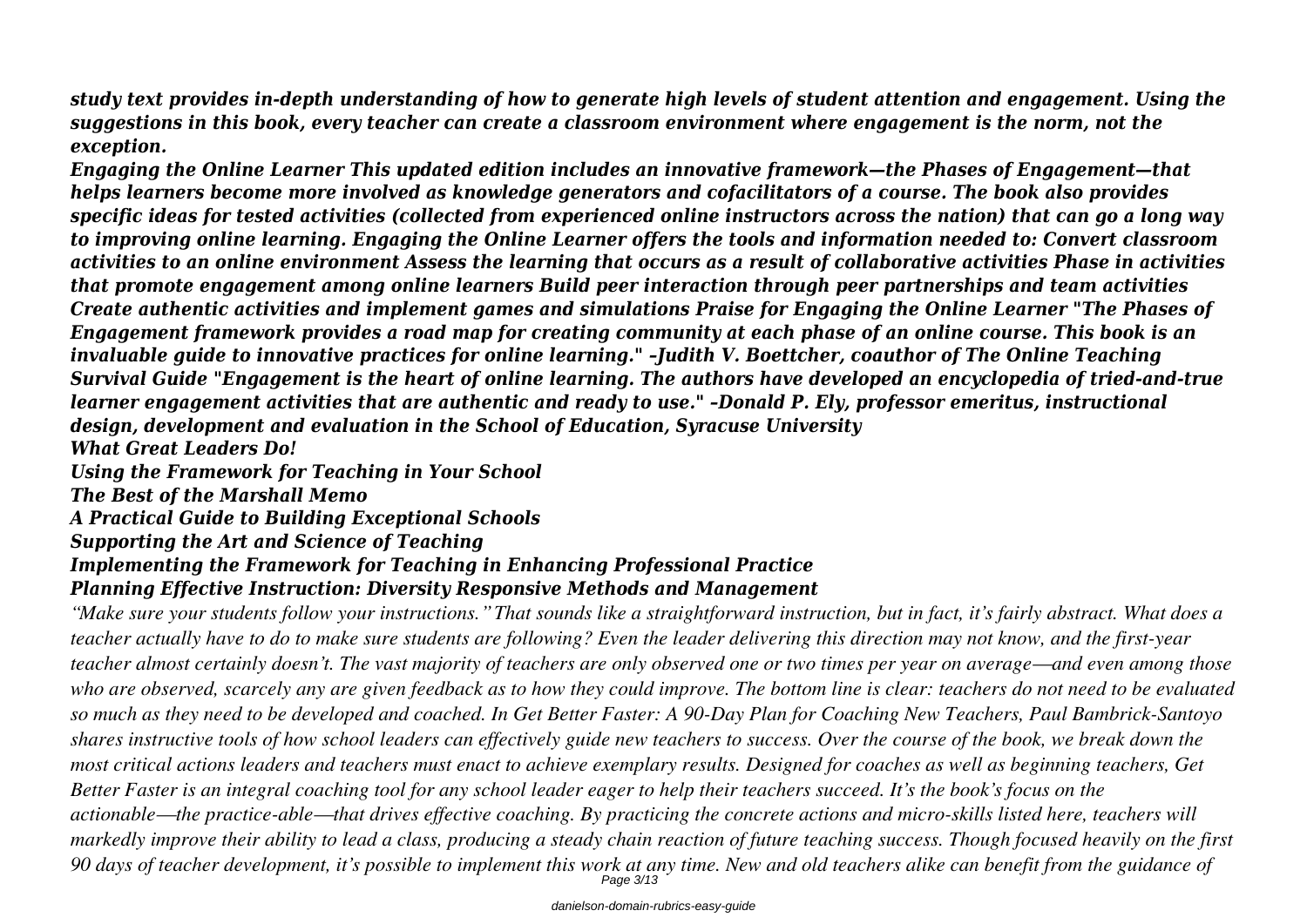*Get Better Faster and close their existing instructional gaps. Packed with practical training tools, including agendas, presentation slides, a coach's guide, handouts, planning templates, and 35 video clips of real teachers at work, Get Better Faster will teach you: The core principles of coaching: Go Granular, Make Feedback More Frequent, Top action steps to launch a teacher's development in an easy-to-read scope and sequence guide The four phases of skill building: Phase 1 (Pre-Teaching): Dress Rehearsal Phase 2: Instant Immersion Phase 3: Getting into Gear Phase 4: The Power of Discourse*

*Spectrum Writing creates student interest and sparks writing creativity! The lessons, perfect for students in grade 6, strengthen writing skills by focusing on sequence of events, comparing and contrasting, point of view, facts and opinions, and more! Each book provides an overview of the writing process, as well as a break down of the essential skills that build good writing. It features easy-to-understand directions, is aligned to national and state standards, and also includes a complete answer key. Today, more than ever, students need to be equipped with the essential skills they need for school achievement and for success on proficiency tests. The Spectrum series has been designed to prepare students with these skills and to enhance student achievement. Developed by experts in the field of education, each title in the Spectrum workbook series offers grade-appropriate instruction and reinforcement in an effective sequence for learning success. Perfect for use at home or in school, and a favorite of parents, homeschoolers, and teachers worldwide, Spectrum is the learning partner students need for complete achievement. The first book in the James H. Stronge Research-to-Practice series focuses on improving student achievement through academic goal setting. It offers the tools and plan of action to use performance data to improve instructional practice and increase student achievement. Teacher Evaluation: Guide to Professional Practice is organized around four dominant, interrelated core issues: professional standards, a*

*guide to applying the Joint Committee's Standards, ten alternative models for the evaluation of teacher performance, and an analysis of these selected models. The book draws heavily on research and development conducted by the Federally funded national Center for Research on Educational Accountability and Teacher Evaluation (CREATE). The reader will come to grasp the essence of sound teacher evaluation and will be able to apply its principles, facts, ideas, processes, and procedures. Finally, the book invites and assists school professionals and other readers to examine the latest developments in teacher evaluation.*

*Assessment, Learning and Judgement in Higher Education*

*Anti-bias Education for Young Children and Ourselves*

*Using Data to Improve Teaching and Learning*

*A Framework for Teaching*

*Applying Standards-based Constructivism*

*A Collection of Performance Tasks & Rubrics: Upper Elementary Mathematics*

*A 90-Day Plan for Coaching New Teachers*

*Build the bridge from data collection to improved instruction Students are people—not data. How can you use assessment data to focus on reaching every student? This book shows how to develop a common language for sharing all students' progress with all teachers and leaders, and how to use ongoing assessment to inform instruction. Based on worldwide*

Page 4/13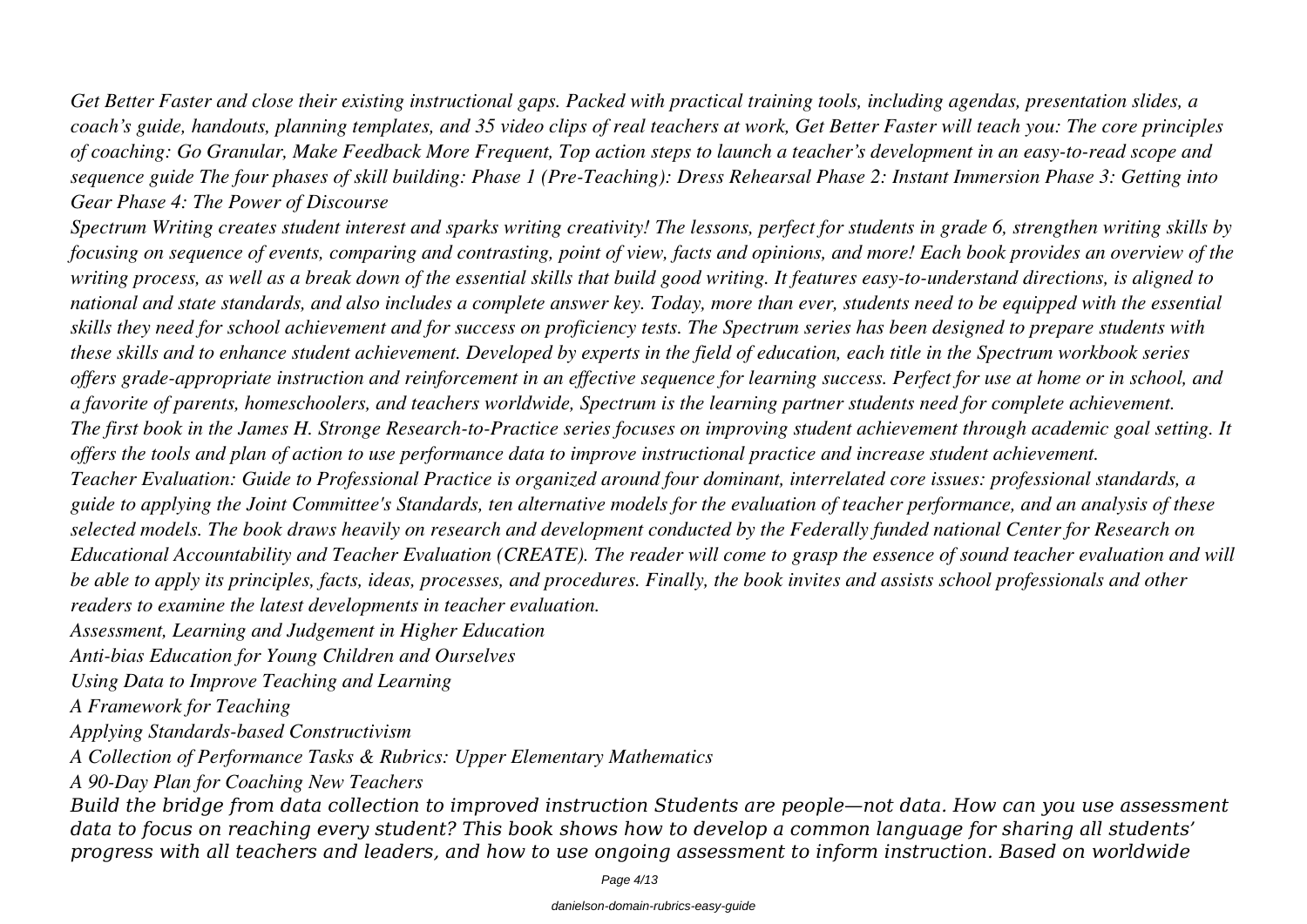*research of more than 500 educators, the book presents solutions organized by: Assessment Instruction Leadership Ownership The many benefits of personalizing data include increased student engagement and a positive impact on school culture. This reader-friendly guide helps you set goals, adjust lessons, identify students' strengths and weaknesses, and implement interventions.*

*Since the original publication of Enhancing Professional Practice: A Framework for Teaching in 1996, thousands of educators in the United States and around the world have used the framework and its clear definition of the components of good teaching to structure their professional conversations and guide their practice. Building on those diverse experiences, Charlotte Danielson now provides specific guidance for teacher educators, teachers, administrators, and others who seek to use the framework to improve their programs and practice.*

*What is a rubric and how are they being used in teacher education and evaluation? When did rubrics become ubiquitous in the field of education? What impact do rubrics have on students, teachers, teacher educators, and the educational enterprise? This book is an edited volume of essays that critically examine the phenomenon of rubrics in teacher education, evaluation and education more broadly. Rubrics have seen a dramatic rise in use and presence over the past twenty-five years in colleges of education and districts across the country. Although there is a wealth of literature about how to make rubrics, there is scant literature that explores the strengths and weaknesses of rubrics and the impact the rubric phenomenon is having in reshaping education. The chapters included in this edited volume will critically reflect on the contemporary contexts of rubrics and the uses and impact of rubrics in education. Since rubrics have become indelible in education, it is necessary for a fuller, nuanced discussion of the phenomenon. Creating a book that explores these aspects of rubrics is timely and fundamental to expanding the discourse on this ubiquitous evaluation tool. This book is not meant to be a series of chapters dedicated to best practices for creating rubrics, nor is this text meant to present all sides of the rubric discussion. Rather, this text intends to offer critical polemics about rubrics that can spur greater critical discussion about a phenomenon in education that has largely been unquestioned in the literature.*

*Create and sustain a learning environment where students thrive and stakeholders are accurately informed of student progress. Clarify the purpose of grades, craft a vision statement aligned with this purpose, and discover research-based strategies to implement effective grading and reporting practices. Identify policies and practices that render grading inaccurate, and understand the role grades play in students' future success and opportunities.*

*A New Model for Teacher Growth and Student Achievement*

*A Lesson Plan for Teachers (New and Old!)*

*Lessons Learned from Classroom Observations, Principal-Teacher Conferences, and District Implementation*

*A Two-step Guide for Motivating Middle and High School Students*

*Student Achievement Goal Setting*

*The Differentiated Classroom*

*Rubric Nation*

*The framework for teaching is a research-based set of components of instruction that are grounded in a constructivist view of learning* Page 5/13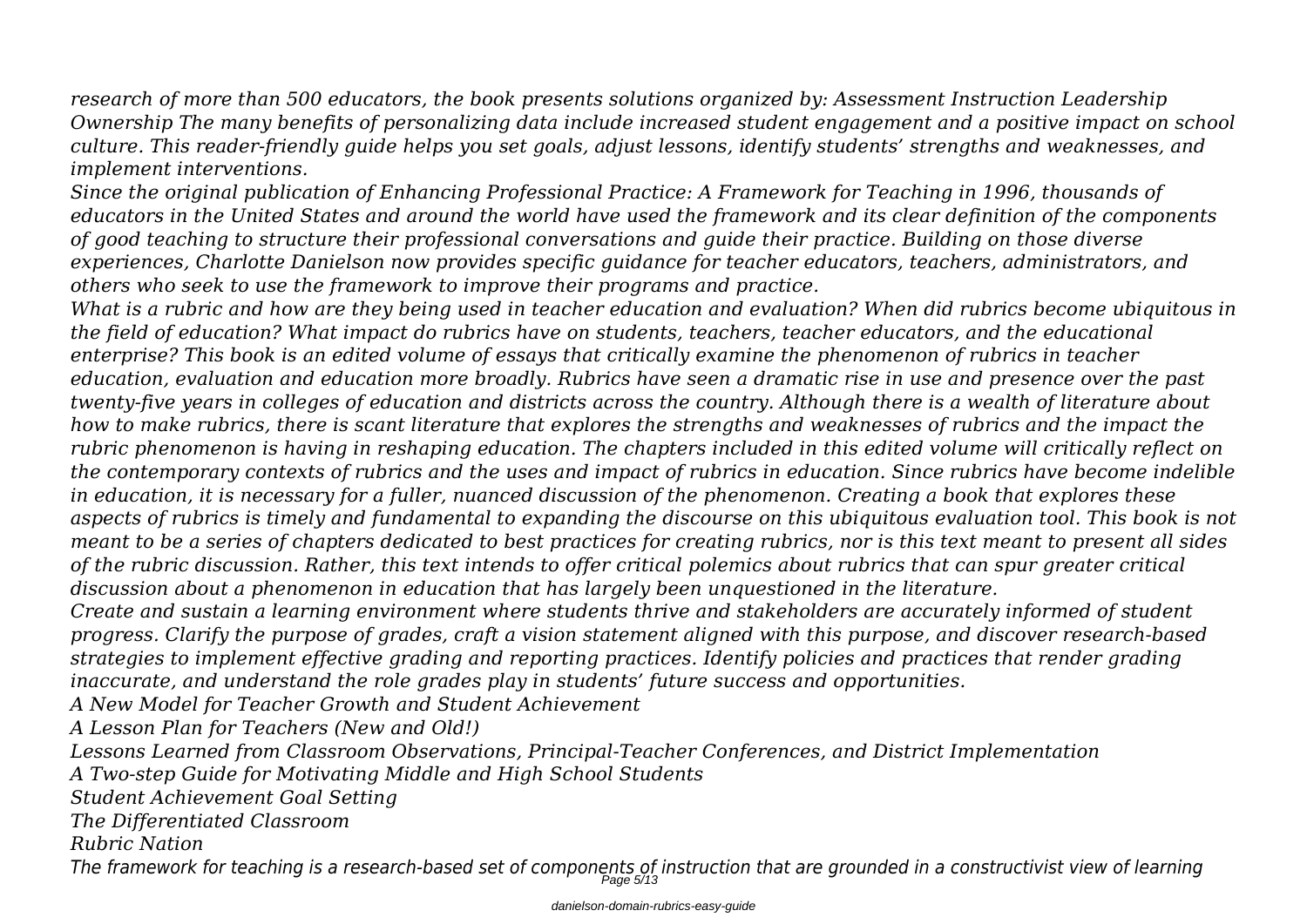*and teaching. The framework may be used for many purposes, but its full value is realized as the foundation for professional*

*conversations among practitioners as they seek to enhance their skill in the complex task of teaching. The framework may be used as the foundation of a school's or district's recruitment and hiring, mentoring, coaching, professional development, and teacher evaluation processes, thus linking all those activities together and helping teachers become more thoughtful practitioners. The actions teachers can take to improve student learning are clearly identified and fall under four domains of teaching responsibility: Planning and Preparation, the School Environment, Instruction, and Professional Responsibilities. Within the domains are 22 components and 76 descriptive elements that further refine our understanding of what teaching is all about. The framework defines four levels of performance--Unsatisfactory, Basic, Proficient, and Distinguished--for each element, providing a valuable tool that all teachers can use. This second edition has been revised and updated and also includes frameworks for school specialists, such as school nurses, counselors, library and media specialists, and instructional coaches. Comprehensive, clear, and applicable to teaching across the K-12 spectrum, the framework for teaching described in this book is based on the PRAXIS III: Classroom Performance Assessment criteria developed by Educational Testing Service and is compatible with INTASC standards.*

*In this book you will learn: Ways to lead, advocate and collaborate for achievement and success for all students. How to craft a vision statement, fine-tune your program focus and enhance the learning process for all students. Steps to determine the amount of time you currently spend in direct and indirect student services and various activities throughout the day and how to work with your administrator to get approval for the proper mix. Details about school counselor competencies and program assessments,helping you evaluate your skills and your programs effectiveness. How to measure program results and promote systemic change within the school system so every student graduates college-and career ready. Ways to analyze your current data, learn what its telling you and act on your schools needs. Methods for demonstrating how students a re different as a result of what you do.*

*While this book focuses on evaluation of teachers, it is actually a book about fostering professional growth and improvement. In our writings, we provide support for teacher evaluation as a growth exercise, and show how creating a feedback rich culture in a school nurtures this process. The underlying theme is that evaluation data be utilized to drive professional development and growth, leading to reduction of teacher attrition and improved learning for students. At the heart of this feedback rich culture is the observation and evaluation process. For evaluation to be an exercise in professional growth, data must be collected and reviewed with the teacher so the administrator can provide support with transparency. This culture also places an urgency on the teacher evaluation process that has been historically absent. We include practical tips for creating this culture and maximizing opportunities for feedback, and examine traditional methods of evaluation and why these fell short in giving meaningful feedback to teachers. We will share innovative trends in teacher evaluation, and how these can be utilized to drive teacher growth, ultimately leading to improved student achievement. As our nation faces a teacher shortage and increasing teacher attrition rate, it is more vital than ever to retain and develop those currently practicing in the classroom. We highlight a research study by the author of teachers who have been evaluated consistently over a three-year period. This is more than a how to book, with a list of how to best implement the teacher evaluation process in your school. Instead, it is a how book, with best practices from experienced administrators and research from experts in the field such as Charlotte Danielson, Harvey Silver, and Robert Marzano, to guide educators to make informed decisions about implementing and improving their evaluation processes to meet their district's needs.*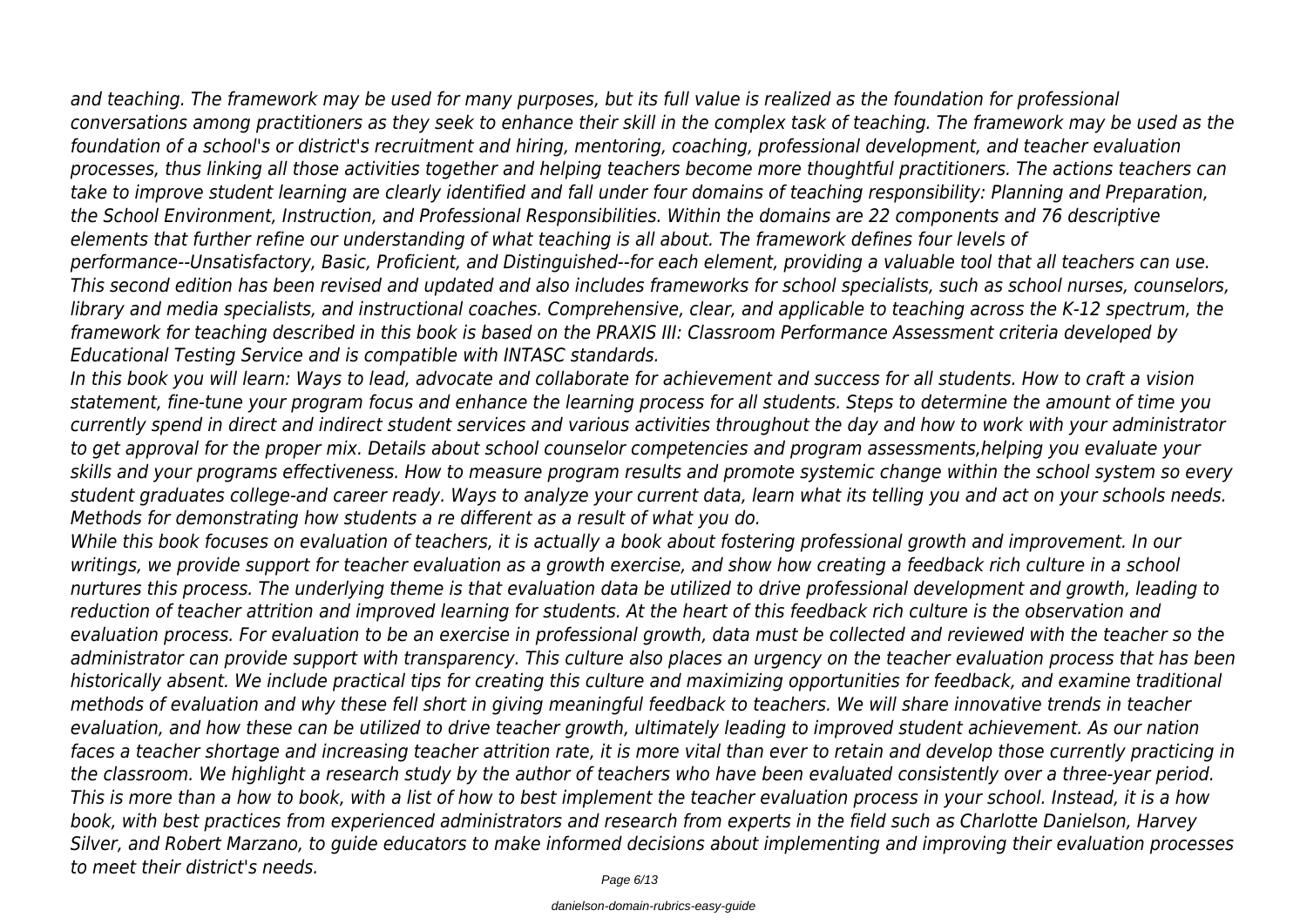*Includes Dimensions overview fold-out laminated sheet (28 x 60 cm.)*

*The Newest Rubric Enhancing the Links to the Common Core State Standards, with Clarity of Language for Ease of Use and Scoring*

*A Practical Guide to Improving Classroom Observations*

*Challenging the Conventions of Grading and Reporting*

*Engaging Teachers in Classroom Walkthroughs*

*The Three-Minute Classroom Walk-Through*

*Meeting Rigorous Standards and Assessments*

*Activities and Resources for Creative Instruction*

**Performance tasks are highly effective tools to assist you in implementing rigorous standards. But how do you create, evaluate, and use such tools? In this bestselling book, educational experts Charlotte Danielson and Elizabeth Marquez explain how to construct and apply performance tasks to gauge students' deeper understanding of mathematical concepts at the middle school level. You'll learn how to: Evaluate the quality of performance tasks, whether you've written them yourself or found them online; Use performance tasks for instructional decision-making and to prepare students for summative assessments; Create your own performance tasks, or adapt pre-made tasks to best suit students' needs; Design and use scoring rubrics to evaluate complex performance tasks; Use your students' results to communicate more effectively with parents. This must-have second edition is fully aligned to the Common Core State Standards and assessments and includes a variety of new performance tasks and rubrics, along with samples of student work. Additionally, downloadable student handout versions of all the performance tasks are available as free eResources from our website (www.routledge.com/9781138906914), so you can easily distribute them to your class.**

**Become a skilled anti-bias teacher with this practical guidance to confronting and eliminating barriers.**

**A new and proven paradigm for evaluating teacher effectiveness The Measures of Effective Teaching reflects the work of the Bill & Melinda Gates Foundation's Measures of Effective Teaching (MET) project. The project is dedicated to finding new and more reliable ways to evaluate teacher effectiveness than merely relying on test scores. In the book, Thomas Kane and Steve Cantrell include the key findings on the teaching practices that contribute to student achievement for example starting each class with a clear objective, diagnosing/correcting common student errors. They give school and district administrators a new, more accurate and constructive system for teacher evaluation and feedback. Offers a much-needed resource for accurately measuring how teachers perform in the classroom From the acclaimed Measure of Effective Teaching project of the Bill & Melinda Gate Foundation Thomas Kane is deputy director of education for US Programs at The Bill & Melinda Gates Foundation and Steve Cantrell is a senior program officer for research and evaluation at the foundation Based on research** Page 7/13

danielson-domain-rubrics-easy-guide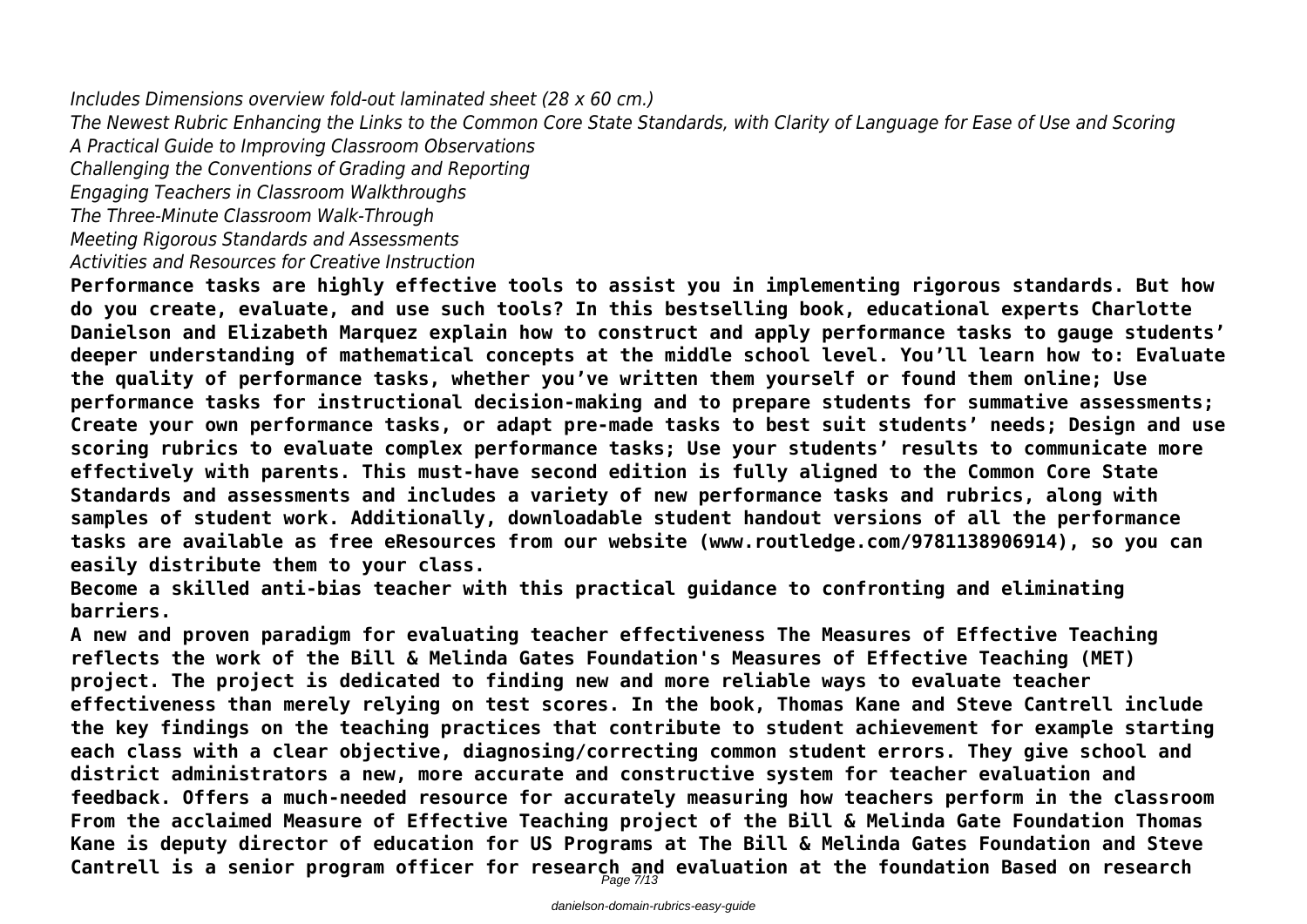**from the MET project, this important resource gives school administrators an effective way to evaluate teachers.**

**Although much has changed in schools in recent years, the power of differentiated instruction remains the same—and the need for it has only increased. Today's classroom is more diverse, more inclusive, and more plugged into technology than ever before. And it's led by teachers under enormous pressure to help decidedly unstandardized students meet an expanding set of rigorous, standardized learning targets. In this updated second edition of her best-selling classic work, Carol Ann Tomlinson offers these teachers a powerful and practical way to meet a challenge that is both very modern and completely timeless: how to divide their time, resources, and efforts to effectively instruct so many students of various backgrounds, readiness and skill levels, and interests. With a perspective informed by advances in research and deepened by more than 15 years of implementation feedback in all types of schools, Tomlinson explains the theoretical basis of differentiated instruction, explores the variables of curriculum and learning environment, shares dozens of instructional strategies, and then goes inside elementary and secondary classrooms in nearly all subject areas to illustrate how real teachers are applying differentiation principles and strategies to respond to the needs of all learners. This book's insightful guidance on what to differentiate, how to differentiate, and why lays the groundwork for bringing differentiated instruction into your own classroom or refining the work you already do to help each of your wonderfully unique learners move toward greater knowledge, more advanced skills, and expanded understanding. Today more than ever, The Differentiated Classroom is a must-have staple for every teacher's shelf and every school's professional development collection. Responding to the Needs of All Learners ASCA National Model How to Work Smart, Build Collaboration, and Close the Achievement Gap Enhancing Professional Practice Guide to Effective Practice Book One: Ideas and Action Steps to Energize Leadership, Teaching, and Learning Classroom Assessment Scoring System (CLASS) Manual, Toddler In Teaching Core Practices in Teacher Education, Pam Grossman and her colleagues advocate an approach to practice-based teacher education that identifies "core practices" of teaching and supports novice teachers in learning how to enact them competently. Examples of core practices include facilitating whole-class discussion, eliciting student thinking, and maintaining classroom norms. The contributors argue that teacher education needs to do more to help teachers master these professional**

**skills, rather than simply emphasizing content knowledge. Teaching Core Practices in Teacher Education outlines a series of pedagogies that teacher educators can use to help preservice students develop these teaching skills. Pedagogies include representations of practice (ways to show what this skill looks like and break it down into its component parts) and** Page 8/13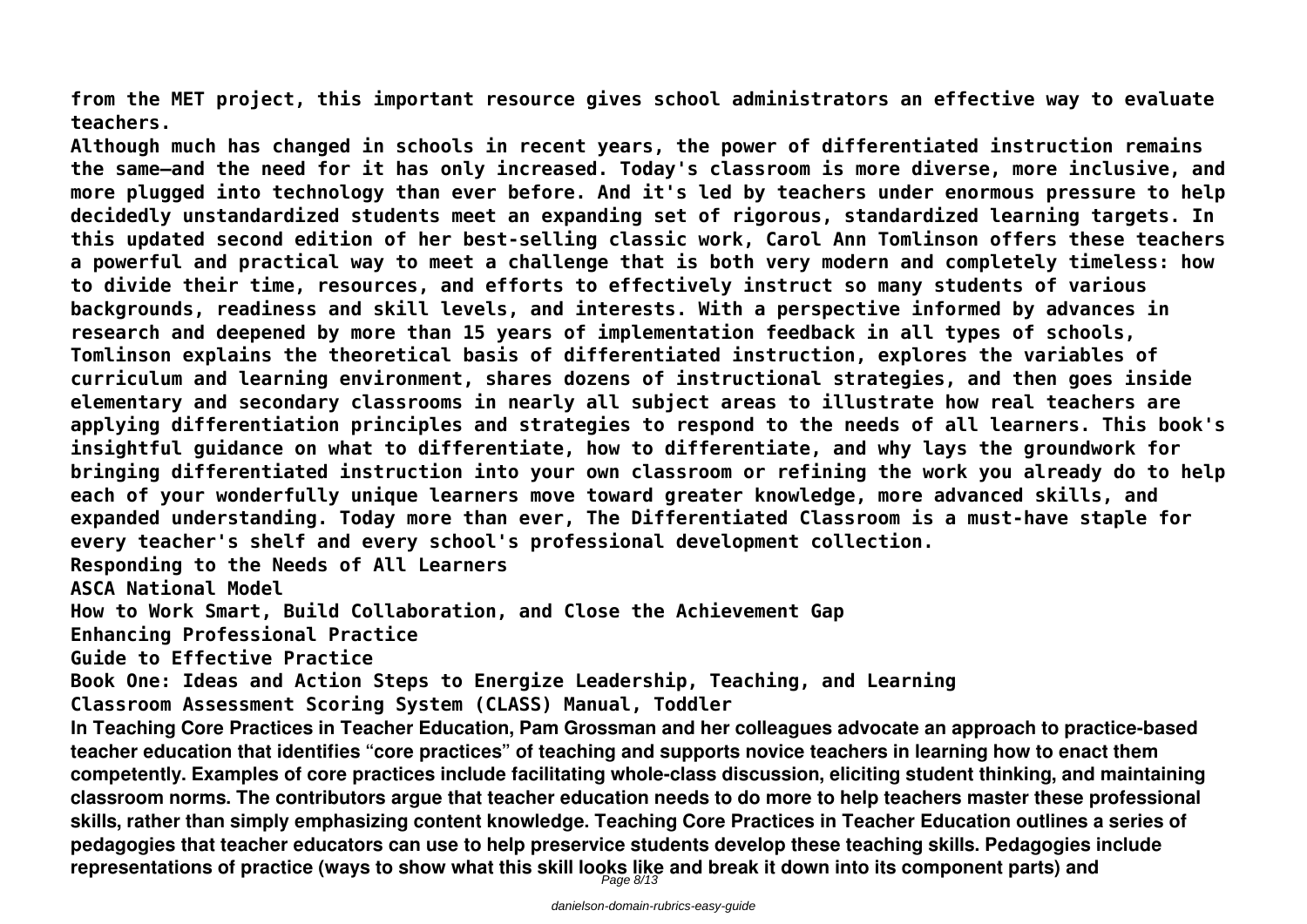**approximations of practice (the ways preservice teachers can try these skills out as they learn). Vignettes throughout the book illustrate how core practices can be incorporated into the teacher education curriculum. The book draws on the work of a consortium of teacher educators from thirteen universities devoted to describing and enacting pedagogies to help novice teachers develop these core practices in support of ambitious and equitable instruction. Their aim is to support teacher educator learning across institutions, content domains, and grade levels. The book also addresses efforts to support teacher learning outside formal teacher education programs. Contributors Chandra L. Alston Andrea Bien Janet Carlson Ashley Cartun Katie A. Danielson Elizabeth A. Davis Christopher G. Pupik Dean Brad Fogo Megan Franke Hala Ghousseini Lightning Peter Jay Sarah Schneider Kavanagh Elham Kazemi Megan Kelley-Petersen Matthew Kloser Sarah McGrew Chauncey Monte-Sano Abby Reisman Melissa A. Scheve Kristine M. Schutz Meghan Shaughnessy Andrea Wells**

**In this essential new book, best-selling author and researcher Robert J. Marzano and teacher-effectiveness expert Michael D. Toth lay out a framework for the "next generation" of teacher evaluation: a model focused primarily on helping educators develop and improve their practice. By taking into account multiple accurate, data-rich measures of teacher performance and student growth, the model ensures that all teachers receive fair, meaningful, and reliable evaluations. The book includes \* Standards, rubrics, and suggested rating methodologies; \* A detailed, five-phase plan for implementing the model; \* Guidelines for calibrating evaluation criteria according to teachers' experience levels; \* A step-by-step guide to creating a coaching program for teachers who require intervention; and \* Recommendations for using technology platforms to enable teacher collaboration. Teacher evaluation has too often focused on affixing ratings to teachers rather than helping them grow into mastery. The practical, field-tested model proposed in Teacher Evaluation That Makes a Difference has everything your school or district needs to provide teachers--and, by extension, their students--with the support necessary for success.**

**PLANNING EFFECTIVE INSTRUCTION: DIVERSITY RESPONSIVE METHODS AND MANAGEMENT, Fifth Edition, fully equips readers to teach in ways that meet the needs of all students in today's diverse classroom. The four-part organization corresponds with a new framework for diversity responsive teaching that helps focus teachers' efforts in planning for diversity. Represented by a visual organizer, this framework helps readers see that what they teach, how they teach, and the context for teaching interact to bring about the success of all students. Available with InfoTrac Student Collections http://gocengage.com/infotrac. Important Notice: Media content referenced within the product description or the product text may not be available in the ebook version. A collection of 20 class-tested activities corresponding to K-3 math topics.**

**The Highly Engaged Classroom**

**Upper Elementary School Mathematics**

**A Comprehensive Framework for Effective Instruction**

**Performance Tasks and Rubrics for Middle School Mathematics**

**Better Feedback for Better Teaching**

**Culturally Responsive Teaching**

**Critical Inquiries on the Impact of Rubrics in Education**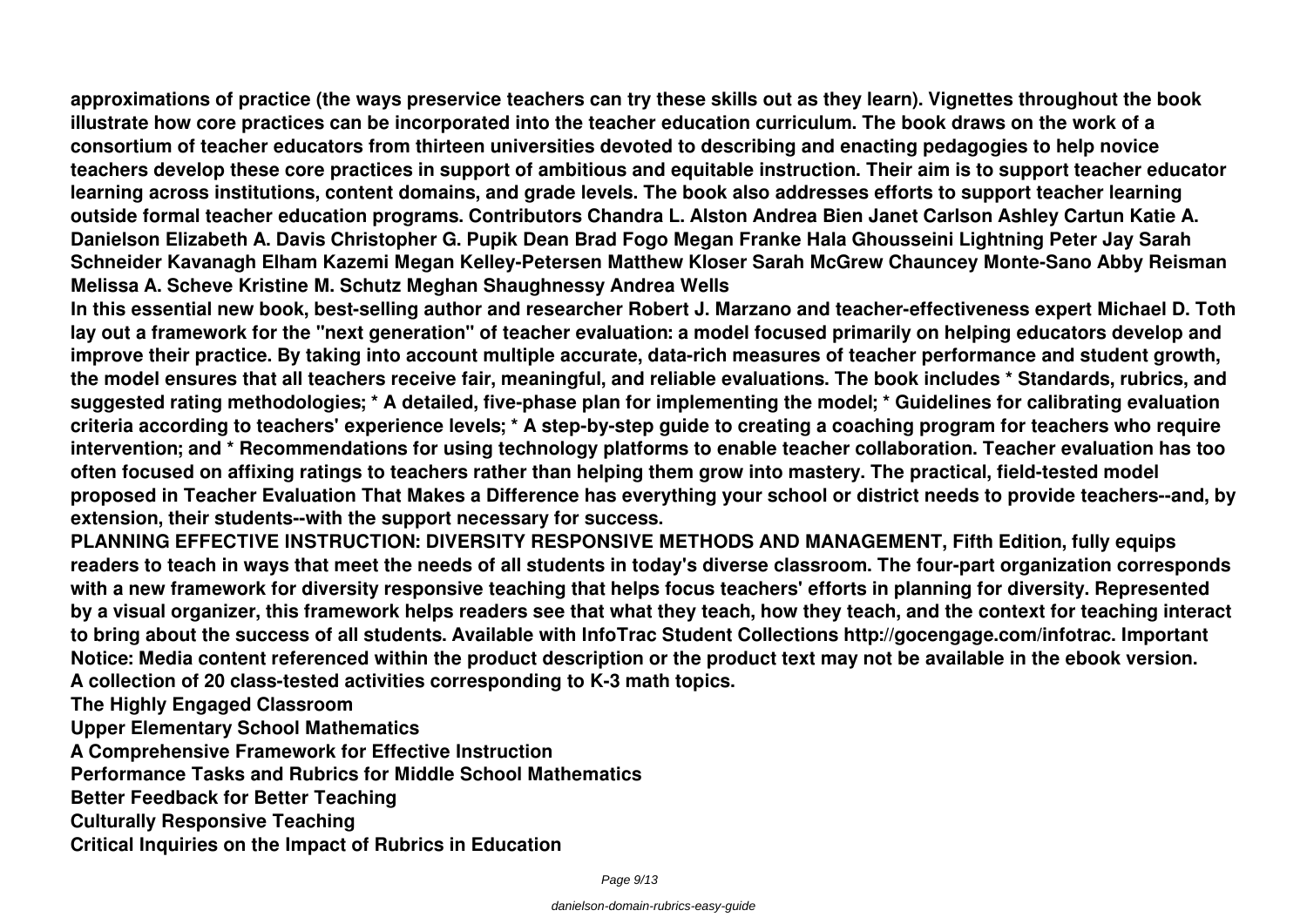*The achievement of students of color continues to be disproportionately low at all levels of education. More than ever, Geneva Gay's foundational book on culturally responsive teaching is essential reading in addressing the needs of today's diverse student population. Combining insights from multicultural education theory and research with real-life classroom stories, Gay demonstrates that all students will perform better on multiple measures of achievement when teaching is filtered through their own cultural experiences. This bestselling text has been extensively revised to include expanded coverage of student ethnic groups: African and Latino Americans as well as Asian and Native Americans as well as new material on culturally diverse communication, addressing common myths about language diversity and the effects of "English Plus" instruction.*

*This book provides a collection of performance tasks and scoring rubrics for a number of important topics in upper elementary school mathematics. Included are many samples of student work which clarify the tasks and anchor the points of the scoring rubrics.*

*Change the entire school culture with this collaborative method of supervision! For years, the classic supervision model has frustrated both principals and teachers by fostering superior-subordinate relationships, focusing on teacher conformity rather than growth, or producing checklist data that are irrelevant to the curriculum. The Three-Minute Classroom Walk-Through offers a practical, time-saving alternative that impacts student achievement by cultivating self-reliant teachers who are continuously improving their practice. This method answers principals' key questions: Is the work of my teachers aligned with district curriculum? Are my teachers using research-based "best practices"? Are they choosing the instructional strategies that will promote student achievement?*

*Teacher evaluation is arguably the hottest issue in education right now. Because of Race to the Top, many states and districts around the country are designing and implementing new teacher evaluation systems that--for the first time ever--evaluate teachers based on how much their students learn. However, there is limited research on how to build an evaluation system centered on classroom observations that can distinguish between effective and ineffective teaching. This report from the University of Chicago Consortium on School Research focuses on Chicago, but the lessons learned have significant applicability to districts across the country. The report is one of the first to provide research-based evidence showing that new teacher observation tools, when accompanied by thoughtful evaluation systems and professional development, can effectively measure teacher effectiveness and provide teachers with feedback on the*

Page 10/13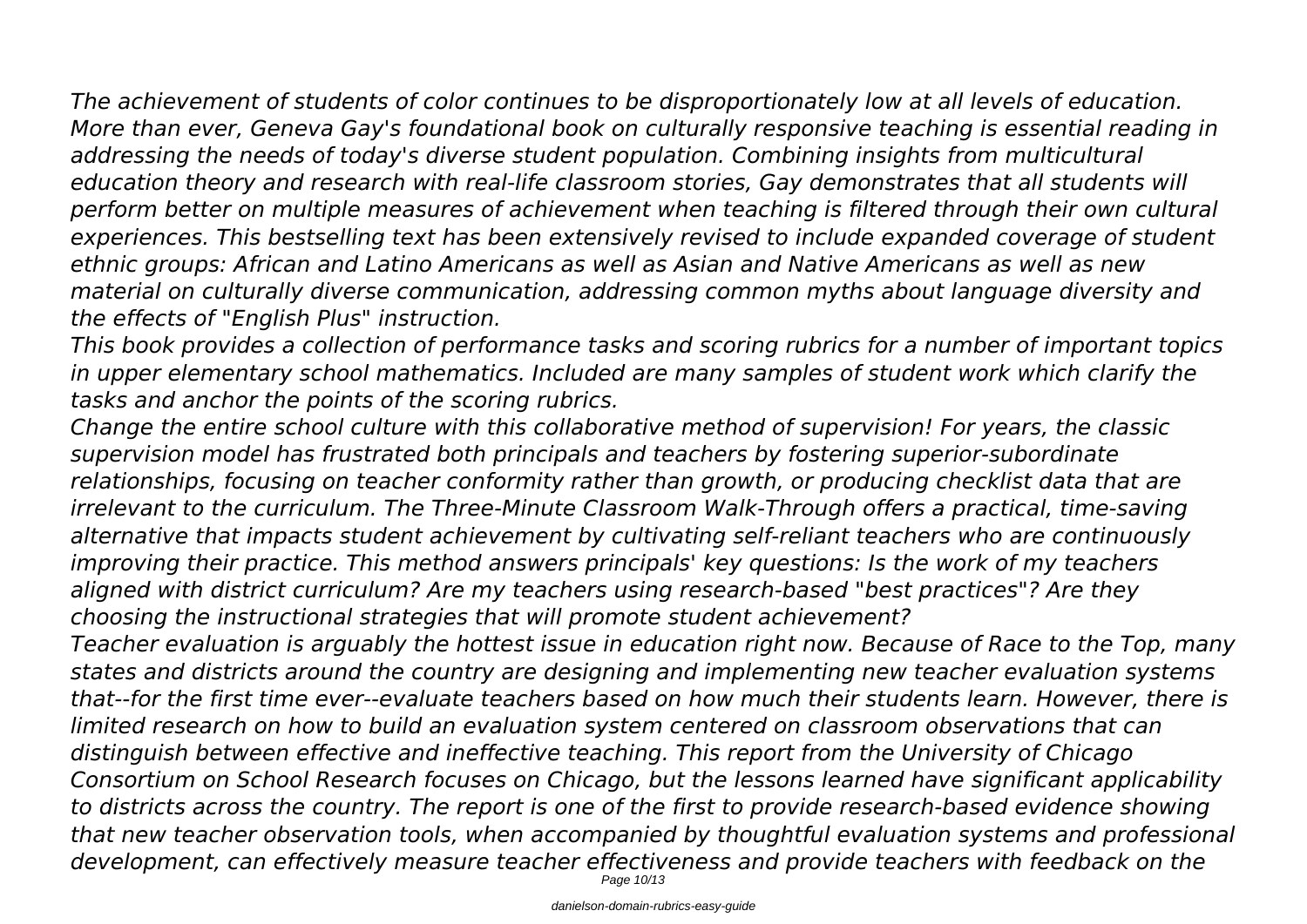*factors that matter for improving student learning. This is especially relevant for those districts that are implementing the Charlotte Danielson Framework for Teaching, including Arkansas, Delaware, Florida, Idaho, Illinois, New Jersey, New York, South Dakota, Washington, Los Angeles, and Pittsburgh.*

*Rethinking Teacher Evaluation in Chicago*

*A Collection of Performance Tasks and Rubrics*

*Teacher Evaluation as a Growth Process*

*Teaching Core Practices in Teacher Education*

*Data Literacy for Educators*

*The Simple 6: A Writing Rubric for Kids*

*Changing School Supervisory Practice One Teacher at a Time*

**Many learning standards and core curricula demand that students demonstrate what they know. Students cannot demonstrate if they sit passively in classrooms, listening to their teachers' lectures. These standards call for a different set of teaching practices, based on constructivist theory. Constructivism is based on a body of research that supports the position that understanding can't be poured from one person's head to another's like water and that each of us creates our own picture of the world through our own personal engagement with it. This book provides practical ways to apply constructivism in a teacher's day-to-day classroom life. Paul Bambrick-Santoyo (Managing Director of Uncommon Schools) shows leaders how they can raise their schools to greatness by following a core set of principles. These seven principles, or "levers," allow for consistent, transformational, and replicable growth. With intentional focus on these areas, leaders will leverage much more learning from the same amount of time investment. Fundamentally, each of these seven levers answers the core questions of school leadership: What should an effective leader do, and how and when should they do it. Aimed at all levels of school leadership, the book is for any principal, superintendent, or educator who wants to be a transformational leader. The book includes 30 video clips of top-tier leaders in action. These videos bring great schools to you, and support a deeper understanding of both the components of success and how it looks as a whole. There are also many helpful rubrics, extensive professional development tools, calendars, and templates. Explores the core principles of effective leadership Author's charter school, North Star Academy in Newark, New Jersey, received the highest possible award given by the U.S. Department of Education; the National Blue Ribbon Print version includes an instructive DVD with 30 video clips to show how it looks in real life. E-book customers: please note that details on how to access the content from the DVD may be found in the e-book Table of Contents. Please see the section: "How to Access DVD Contents" Bambrick-Santoyo has trained more than 1,800 school leaders nationwide in his work at Uncommon Schools and is a recognized expert on transforming schools to achieve extraordinary results.**

Page 11/13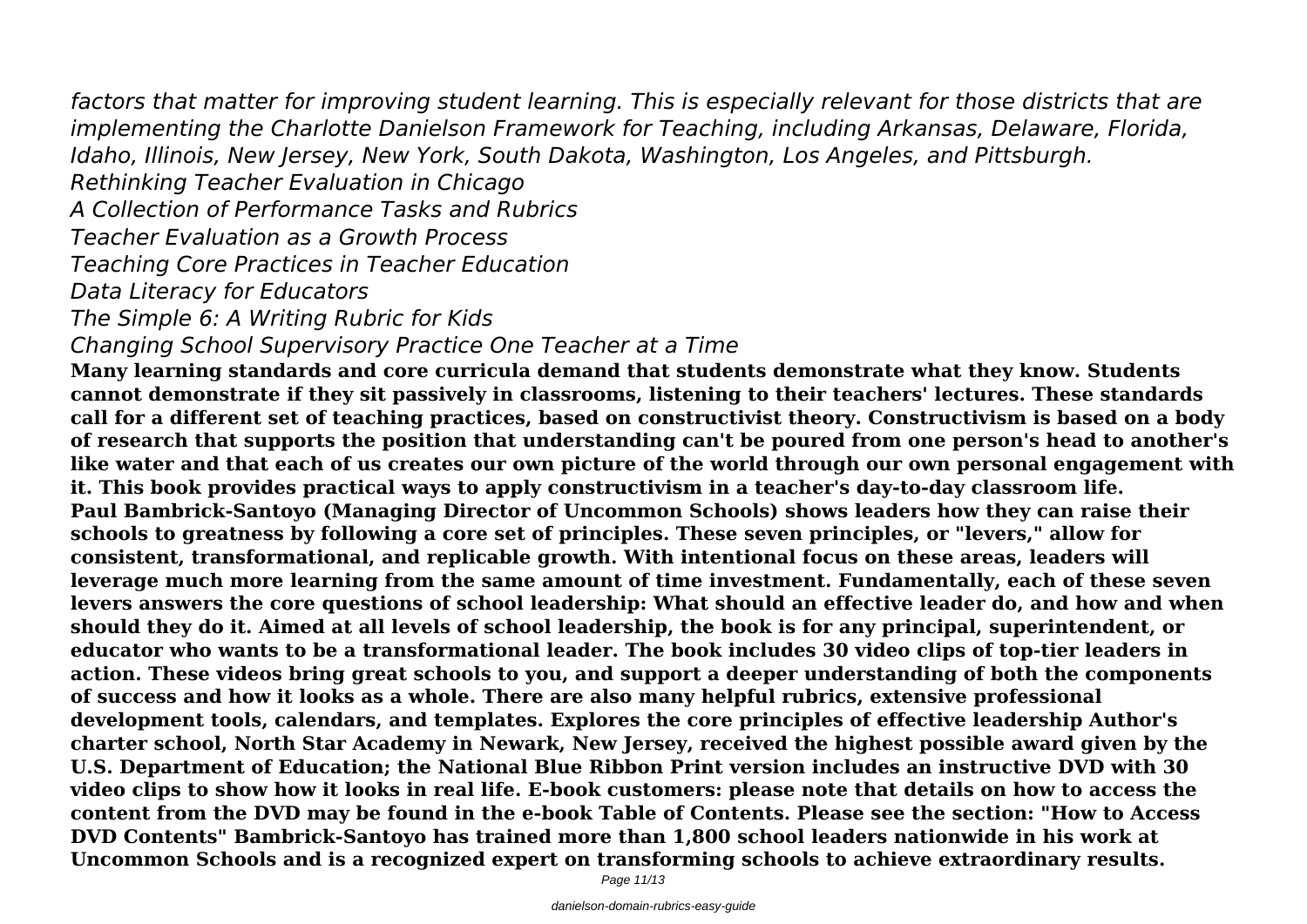**Engaging Teachers in Classroom Walkthroughs is a practical guide to planning and implementing brief but focused classroom observations that involves teachers in every step of the process. Drawing from their study of 40 schools in the United States and Canada, the authors show how administrators and teacher leaders moved teachers from resisting to embracing the practice. Readers will learn how to \* Foster a school culture that supports walkthroughs. \* Implement the components of successful walkthroughs, such as focus and "lookfors," data collection methods, and meaningful follow-up strategies. \* Get all teachers involved and actively participating. \* Evaluate the walkthrough process and measure its effectiveness. \* Use walkthroughs to support professional development related to the Common Core State Standards. This book demonstrates that when teachers learn from one another in a cycle of continuous professional growth--through observation, shared inquiry, dialogue, and follow-up--they develop a sense of collegiality and a common mission. By opening their doors to their peers, they also contribute to broader school improvement efforts that positively affect teaching and learning throughout the school.**

**In Effective Supervision, Robert J. Marzano, Tony Frontier, and David Livingston show school and district-level administrators how to set the priorities and support the practices that will help all teachers become expert teachers. Their five-part framework is based on what research tells us about how expertise develops. When these five conditions are attended to in a systematic way, teachers do improve their skills: \* A well-articulated knowledge base for teaching \* Opportunities for teachers to practice specific strategies or behaviors and to receive feedback \* Opportunities for teachers to observe and discuss expertise \* Clear criteria for success and help constructing professional growth and development plans \* Recognition of the different stages of development progressing toward expertise. The focus is on developing a collegial atmosphere in which teachers can freely share effective practices with each other, observe one another's classrooms, and receive focused feedback on their teaching strategies. The constructive dynamics of this approach always keep in sight the aim of enhancing students' well-being and achievement. As the authors note, "The ultimate criterion for expert performance in the classroom is student achievement. Anything else misses the point."**

**Primary School Mathematics Effective Supervision Engaging the Online Learner Teacher Evaluation that Makes a Difference**

**Putting FACES on the Data**

**Teacher Evaluation**

## **A Framework for School Counceling Programs**

In this important book, education expert Kim Marshall shows how to break away from the typical and of ineffective evaluation approaches in which principals use infrequent classroom visits or rely on standardi